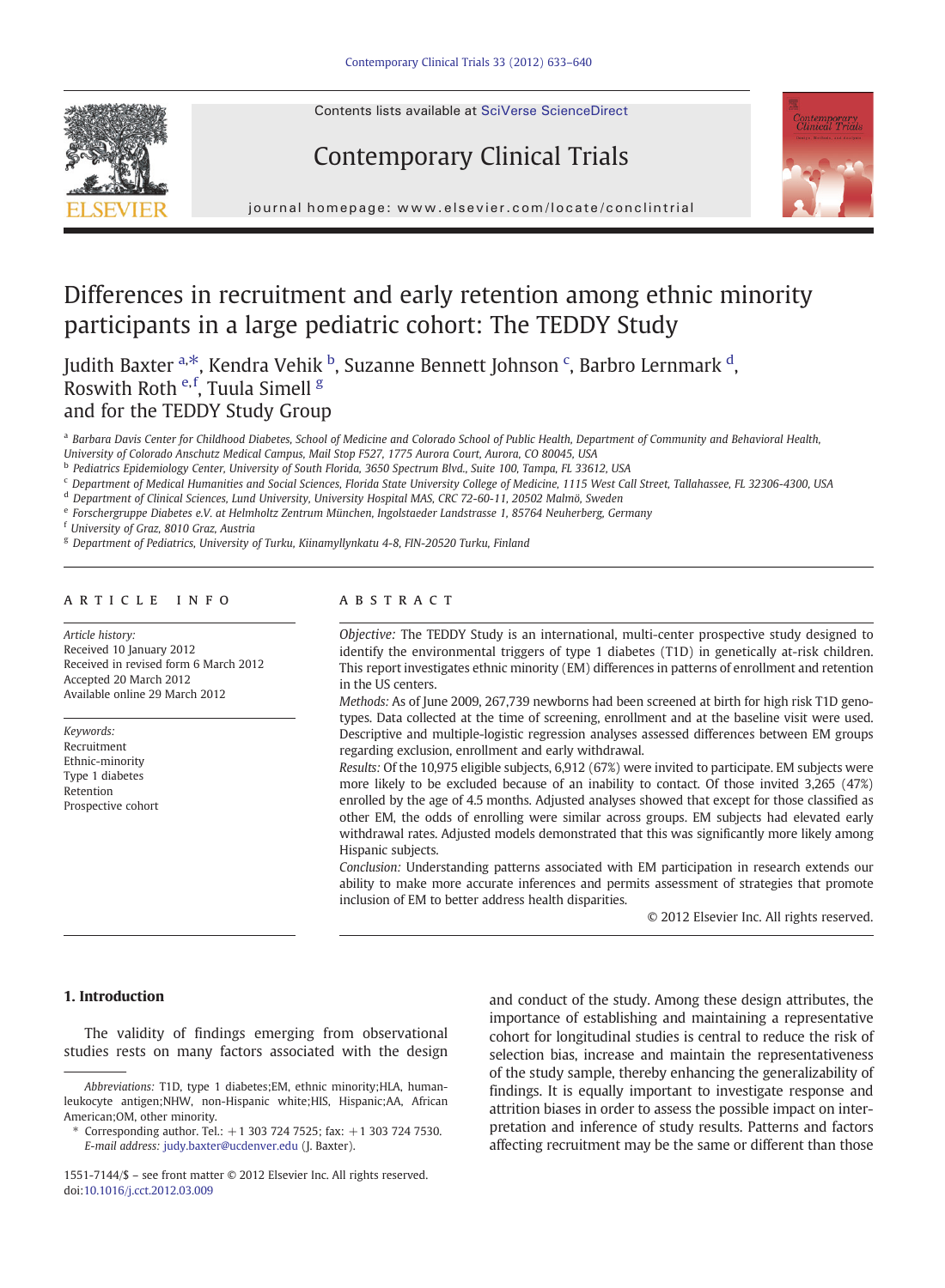affecting retention. In longitudinal studies, patterns of attrition may change over time and reflect different conditions in the participant population. Given these factors, assessment of a prospective cohort study's design integrity requires a longterm focus on patterns and factors associated with recruitment and retention.

Under-representation of ethnic and racial minority groups in research is of concern and undermines efforts to address heath disparities. Low participation of minority populations has been identified as a threat to understanding disease incidence and natural history across populations of interest. As noted by Sheikh [\[1\]](#page-7-0) traditional explanations for low participation have generally cited issues associated with the ethnic minority groups involved such as knowledge of the research process, language barriers, or trust of treatment in a research setting and ignore important alternate explanations that rest with the research process [\[1\].](#page-7-0) A 2006 systematic review by Wendler et al. provided new evidence that ethnic minorities (EM) groups are as likely as majority groups to participate if invited to participate [\[2\].](#page-7-0)

Two analyses have been published describing the TEDDY enrollment experience and the characteristics of TEDDY families who withdrew from the study during the first year [\[3,4\]](#page-7-0). Self-identified race and ethnicity data were not collected for the European centers; therefore this variable was not included in the earlier analyses. Because under-representation of ethnic and racial minority groups in research has been identified as a threat to understanding disease incidence and natural history [\[5\]](#page-7-0) the present report focuses specifically on the US portion of the cohort to assess possible minority group differences associated with TEDDY enrollment and retention in the first year of the study.

Given the intensive nature of the TEDDY protocol and the long-term commitment asked of participating families, a thorough understanding of EM group factors associated with both study enrollment and withdrawal will inform the development of tailored and more effective strategies to assure representative sample recruitment and retention.

# 2. Methods

The TEDDY Study, an international, multi-center study designed to identify the environmental triggers of type 1 diabetes (T1D) in genetically at-risk children [\[6\]](#page-7-0) provides an opportunity to investigate ethnic differences in patterns of enrollment and retention in a large prospective observational study. The study design included a screening phase to identify a newborn cohort at increased human-leukocyte antigen (HLA) conferred genetic risk based on cord blood screening for T1D in order to invite them to participate in the second phase—a 15 year observational study. Study sites include three centers in the United States (Seattle, WA; Denver, CO; and a combined site representing Atlanta and Augusta, GA and Gainesville, FL) and three centers in Europe (Finland, Sweden, Germany). The genotypes required for study inclusion have been described previously [\[7\].](#page-7-0) The study protocol is demanding. HLA eligible babies must enroll in TEDDY by 4.5 months of age and participate in study visits four times each year until the child reaches the age of four; two visits each year are required thereafter until the child reaches the age of fifteen. Study procedures include repeated blood draws, nasal swabs, fecal collections, diet records, and interviews.

# 2.1. Study participants

The data reflect enrollment, exclusion, and early withdrawal experiences for the TEDDY study from September 2004 until December 2009. In this period, the three clinical centers in the United States screened 267,739 newborns for TEDDY eligible HLA high risk genotypes [\(Table 1](#page-2-0)); all were administered informed consent. The screened population included infants from the general population (GP) as well as those with a first degree relative (FDR) with T1D. Of all infants screened, 10,975 (4%) carried the HLA eligible genes required to participate in the 15-year follow-up portion of TEDDY. Families of newborns not eligible for further participation in TEDDY were sent a letter indicating that the baby did not have the high risk genes for T1D. TEDDY staff attempted to contact all families of HLA eligible infants by telephone or mail to invite them to participate in the second phase of the TEDDY study; 3,265 agreed to participate, 3,647 refused, and 4,063 were excluded primarily because of failure to contact the family or failure to schedule the child's TEDDY enrollment visit by 4.5 months of age (see [Results](#page-3-0) below). Of the 3,265 enrolled subjects participating in TEDDY 23 were missing ethnic or minority group information; thus, to evaluate the aim of this paper there were a total of 3,242 TEDDY enrolled subjects included.

2.2. Definition of ethnic minority group, exclusion, enrollment, and early withdrawal

# 2.2.1. Ethnic minority (EM) group

Two questions on the infant screening form permitted the parent to self-identify the child's race (White, Black/African American, Asian, Native Hawaiian/or other Pacific Islander, Native American/Alaskan Native/Aboriginal Canadian/Aboriginal Australian, or unknown/not reported) and whether the child was of Hispanic, Latino or Spanish Origin (yes/no). For this report, non-Hispanic white (NHW) was defined as white with no mention of Hispanic or any other race; Hispanic (HIS) was defined as any mention of Hispanic, regardless of racial identification; African American (AA) was defined as any mention of African American (AA), with no mention of Hispanic; and other minority (OM) was defined as those with no mention of White, Hispanic, or African American. In this report, minority groups refer to all ethnic or racial groups other than non-Hispanic white which is used as the referent group in analyses.

## 2.2.2. Exclusion

An HLA eligible baby was excluded from the TEDDY study if (1) the child had an illness or birth defect that precluded long-term follow-up or involved a treatment that might alter the natural history of T1D (e.g. immunosuppressive medication), (2) the family refused storage of biologic study samples in the NIH Repository, or (3) the first TEDDY visit invitation could not be fully executed. Families with accurate contact information who did not respond to calls, messages, or letters from the TEDDY staff were excluded because the family could not be reached and the first TEDDY visit scheduled prior to the child reaching 4.5 months of age. Families,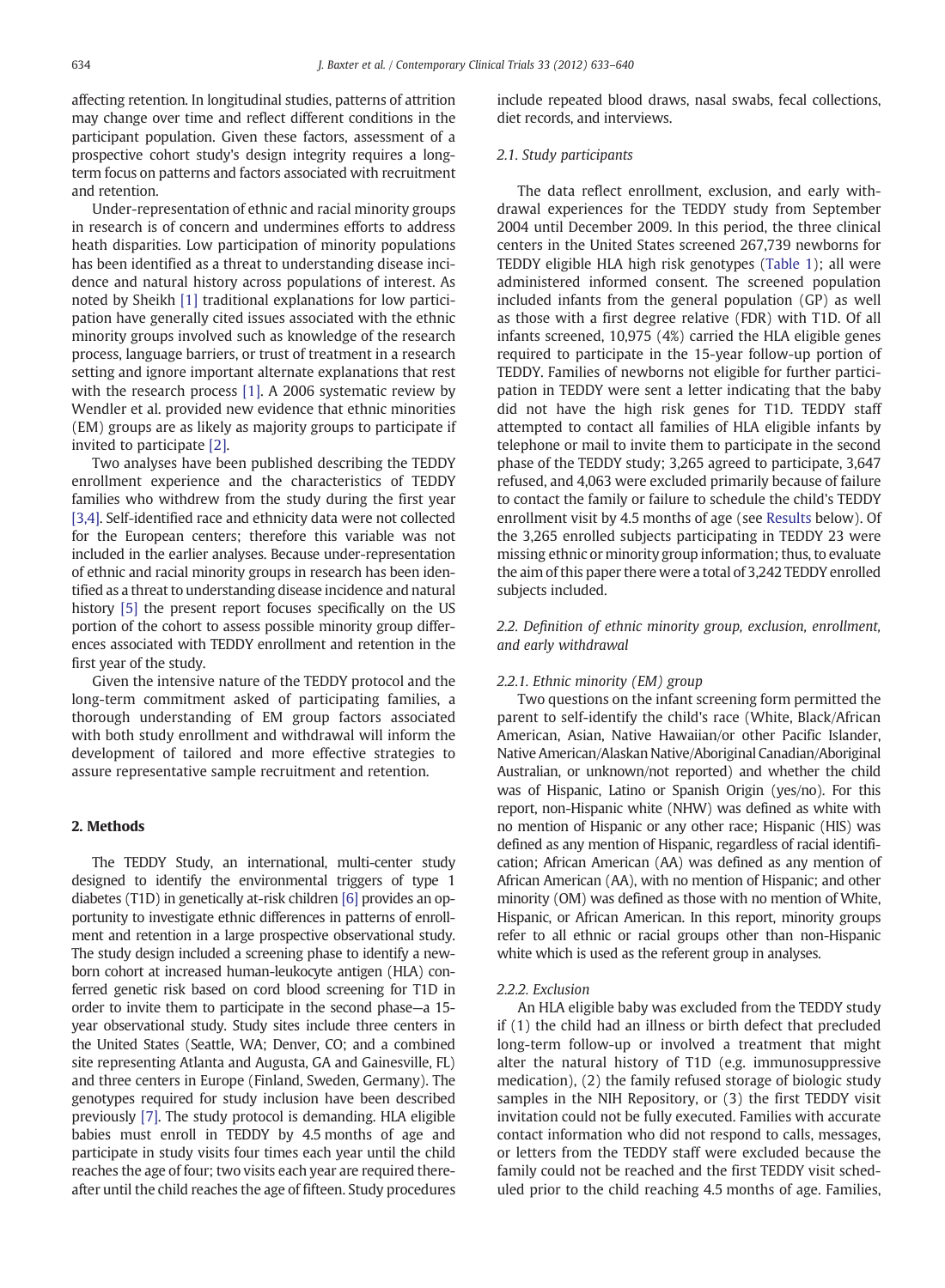# <span id="page-2-0"></span>Table 1

Description of TEDDY Study recruitment and enrollment experience in the US Clinical Centers by ethnic minority group status as of December, 2009.

| Ethnic minority group                                                                          | <b>NHW</b>     | <b>HIS</b>     | AA             | <b>OM</b>      | ALL               |  |  |  |  |
|------------------------------------------------------------------------------------------------|----------------|----------------|----------------|----------------|-------------------|--|--|--|--|
|                                                                                                | N <sub>2</sub> | N <sup>2</sup> | N <sup>2</sup> | N <sub>2</sub> | N <sub>2</sub>    |  |  |  |  |
| Number of HLA eligible children <sup>a</sup>                                                   | 7846           | 2479           | 395            | 191            | 10.975            |  |  |  |  |
| Number of excluded children (% of HLA eligible children)                                       | 2615(33)       | 1136(46)       | 215(54)        | 76(40)         | 4063(37)          |  |  |  |  |
| General population                                                                             | 2532(34)       | 1121(47)       | 209(55)        | 73(40)         | 3955(38)          |  |  |  |  |
| First degree relative                                                                          | 83(19)         | 15(19)         | 6(35)          | 3(43)          | 108(20)           |  |  |  |  |
| Primary reasons <sup>b</sup> for exclusion: Number excluded by reason (% of children excluded) |                |                |                |                |                   |  |  |  |  |
| No response to calls/messages                                                                  | 1988(76)       | 840(74)        | 126(59)        | 54(71)         | 3008(74)          |  |  |  |  |
| Incorrect contact information                                                                  | 156(6)         | 147(13)        | 32(15)         | 9(12)          | 344(9)            |  |  |  |  |
| Unable to schedule visit by 4.5 months                                                         | 409(16)        | 130(11)        | 53(25)         | 10(13)         | 602(15)           |  |  |  |  |
| Characteristics of TEDDY eligible and invited participants <sup><math>c</math></sup>           |                |                |                |                |                   |  |  |  |  |
| Total <sup>d</sup>                                                                             | 5231           | 1343           | 180            | 115            | 6912              |  |  |  |  |
| General population                                                                             | 4884           | 1279           | 169            | 111            | 6483              |  |  |  |  |
| First degree relative                                                                          | 347            | 64             | 11             | $\overline{4}$ | 429               |  |  |  |  |
| Total refusing to enroll (% within group)                                                      | 2724           | 726            | 88             | 89             | 3647              |  |  |  |  |
| No reason given                                                                                | 346(12.7)      | 104(14.3)      | 19(21.6)       | 18(20.2)       | 490(13.4)         |  |  |  |  |
| Moving                                                                                         | 150(5.5)       | 45(6.2)        | 3(3.4)         | 7(7.9)         | 208(5.7)          |  |  |  |  |
| Wait and see                                                                                   | 123(4.5)       | 38(5.2)        | 4(4.6)         | 8(8.9)         | 173(4.7)          |  |  |  |  |
| Protocol too demanding                                                                         | 1088(39.9)     | 262(36.1)      | 23(26.1)       | 19(21.4)       | 1399(38.3)        |  |  |  |  |
| Family reasons                                                                                 | 1019(37.4)     | 277(38.2)      | 39(44.3)       | 37(41.6)       | 1379(37.8)        |  |  |  |  |
| Characteristics of enrolled subjects                                                           |                |                |                |                |                   |  |  |  |  |
| Total                                                                                          | 2507(76.8)     | 617(18.9)      | 92(2.8)        | 26(0.8)        | 3265 <sup>d</sup> |  |  |  |  |
| Enrollment rate (% within group)                                                               | 48%            | 46%            | 51%            | 23%            | 47%               |  |  |  |  |
| General population                                                                             | 2241(46%)      | 574(45%)       | 85(50%)        | 23(21%)        | 2943(45%)         |  |  |  |  |
| First degree relative                                                                          | 266(77%)       | 43(67%)        | 7(64%)         | 3(75%)         | 322(75%)          |  |  |  |  |
| Clinical center (% within group)                                                               | 768(52.9)      | 440(49.5)      | 9(50.0)        | 6(33.3)        | 1224(51.4)        |  |  |  |  |
| Colorado                                                                                       | 734(54.7)      | 56(53.9)       | 66(64.7)       | 5(23.8)        | 879(54.8)         |  |  |  |  |
| Georgia/Florida                                                                                | 1005(41.3)     | 121(34.6)      | 17(28.3)       | 15(19.7)       | 1162(39.6)        |  |  |  |  |
| Washington                                                                                     |                |                |                |                |                   |  |  |  |  |
| Maternal age mean years (SD)                                                                   | 30.9(5.6)      | 27.4(6.0)      | 27.4(6.1)      | 30.0(6.4)      | 30.1(5.9)         |  |  |  |  |
| Child's gender                                                                                 | 1206(48.1)     | 333(54.0)      | 45(48.9)       | 12(46.2)       | 1610(49.3)        |  |  |  |  |
| % Female                                                                                       |                |                |                |                |                   |  |  |  |  |

NHW: non-Hispanic white; HIS: Hispanic; AA: African American; OM: other minority: an ethnic/minority other than NHW, HIS or AA.

<sup>a</sup> Of those with HLA genotyping for genetic risk of T1D, 64 were missing race/ethnicity (60 GP and 4 FDR).

b Only most common reasons for exclusion are listed; therefore total N does not equal total HLA eligible excluded. A detailed explanation of reasons for exclusion is provided in text.

<sup>c</sup> Number of TEDDY eligible and invited subjects is equal to the number of HLA eligible minus number of children excluded from participation.

<sup>d</sup> Race was not identified in 43 TEDDY eligible and invited subjects (20 who refused to enroll and 23 who enrolled).

where the contact information provided at screening was no longer correct or who did not show up for a scheduled visit and a new visit could not be scheduled before reaching 4.5 months of age, were also excluded. Occasionally the HLA testing results were not available or the TEDDY site could not schedule the first TEDDY visit before the child was 4.5 months of age; though few, these cases were also excluded.

# 2.2.3. Enrollment

To enroll in TEDDY, parents of HLA eligible infants had to sign the informed consent and bring their infant to the first TEDDY study before the child was 4.5 months of age. Parents who were informed of their child's eligibility for the TEDDY study but refused to join the study were queried about the reasons for their decision. All reasons for refusal were recorded and fell into four categories: (1) the family was unavailable due to moving out of the area, (2) the parents wanted to "wait and see" and manage diabetes if it occurred, (3) the parents declined participation due to characteristics of the protocol, and/or (4) the parents declined participation for family reasons (e.g., too busy to participate). Parents could provide more than one reason for refusal. If parents did not provide a reason for refusal, this was also recorded.

#### 2.2.4. Early withdrawal

Any TEDDY family who had reached the age of 15 months and had left the study in the first year of TEDDY was defined as an early withdrawal for these analyses.

# 2.3. Predictors of exclusion, enrollment and early withdrawal

In addition to the racial and ethnic self-identification data described above, limited demographic information gathered at the screening interview is used to examine patterns of exclusion and enrollment. These variables include site of enrollment, FDR (sibling or parent of screened child), family history of T1D, maternal age at time of child's birth (1 year increments), child's gender, type of birth (singleton, twin, triplet), and whether family had another child enrolled in TEDDY. Mother's education level was added to the screening form late in the screening period and captured on only 21% of the population. Descriptive analyses using this subsample are examined to assess further dimensions of exclusion and enrollment.

Data gathered at the enrollment visit further informed the analyses of early withdrawal. The predictor variables that emerged as significant in the earlier multivariate analyses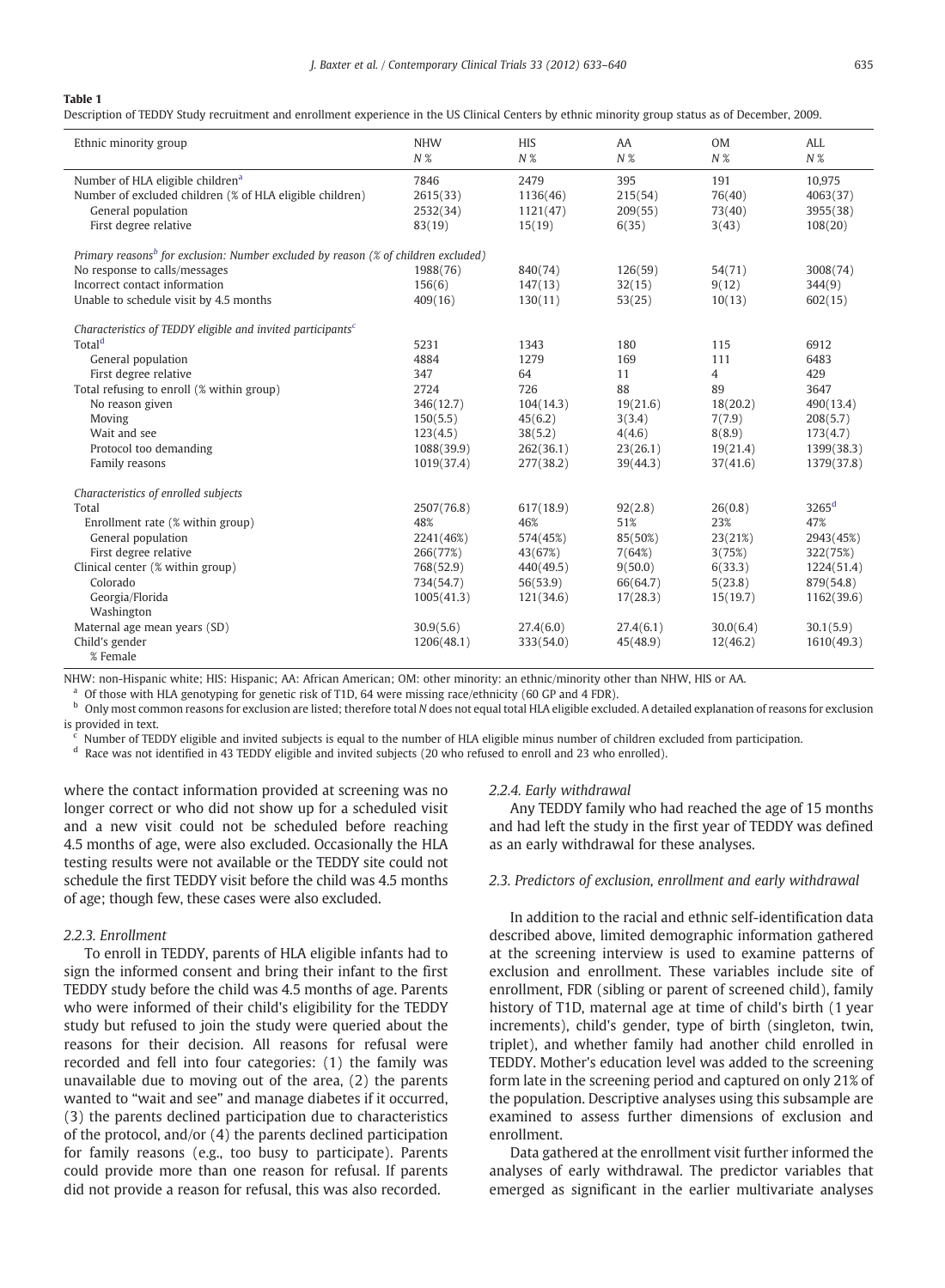<span id="page-3-0"></span>

and included in the present analyses are the following [\[4\]:](#page-7-0) mother's lifestyle behaviors during pregnancy smoked at any time during pregnancy (yes/no), alcohol consumption (no alcohol, 1–2 times per month,  $\geq$ 3 times per month during each trimester), employment status (worked during all 3 trimesters, did not work at all or reduced work hours), mother's emotional status including anxiety about the child's risk of developing diabetes measured by a six-time scale adapted from the state component of the State-Trait Anxiety Inventory (STAI) [\[8,9\],](#page-7-0) the accuracy of the mother's perception of the child's risk for developing diabetes (accurate: indicating the child's T1D risk was higher or much higher than other children's T1D risk; inaccurate: indicating the child's T1D risk was the same, somewhat lower or much lower than other children's T1D risk), and whether the child's father completed the initial study questionnaire at the enrollment visit (yes/no).

# 2.4. Data analysis

Descriptive analyses were used to depict all data by EM groups with chi-square tests of statistical significance. Multiple logistic regression was used to test the effect of EM status as a predictor of exclusion, enrollment, and early withdrawal controlling for other relevant variables using SAS Software (version 9.2; SAS Institute, Cary, NC).

# 3. Results

# 3.1. HLA eligibility

The results of the genetic screening in TEDDY have been fully described elsewhere [\[7\]](#page-7-0). High risk genes for T1D were most commonly found in NHW and HIS newborns and less common in AA and OM screened newborns. Similarly, HLA eligible infants were 67% more likely to have a FDR with T1D if they were NHW compared to all EM groups  $(OR=1.67 95\% \text{ CI } 1.3-2.1, p<0.0001)$ . The number of HLA eligible children by minority status is shown in [Table 1.](#page-2-0)

# 3.2. Exclusion

[Table 1](#page-2-0) also depicts the number (percentage) of HLA eligible infants excluded from TEDDY by EM status and the most common reasons for exclusion. Overall, 37% of all HLA-eligible subjects were excluded; the proportion of the HLA-eligible cohort excluded was significantly higher among all three minority groups (HIS 46%, AA 54%, and OM 40%) compared to NHW participants (33%,  $p = <0.0001$ ). The most common reason for exclusion was no response to calls or messages for all groups. Cold or incorrect contact information was twice as common in all minority groups (12–15%) compared to NHW participants (6.0%,  $p<0.0001$ ). The first model shown in Table 2 shows the logistic regression results assessing predictors of exclusion. Controlling for study site, child's gender, maternal age, whether the infant had a FDR with T1D, whether the child was a singleton, and whether the family had another child in TEDDY, EM status was a highly significant predictor of exclusion for all groups compared to NHW participants. Participants from Georgia/Florida center were more likely and Washington participants were less likely to be excluded compared to the Colorado Center. Participants with older mothers and a FDR with T1D were less likely to be excluded.

# 3.3. Enrollment

As described in [Table 1](#page-2-0), 47% of the 6,912 HLA eligible participants who were not excluded from TEDDY enrolled

#### Table 2

Logistic regression results assessing predictors of exclusion and enrollment in TEDDY Follow-up Study, US Clinical Centers as of December 31, 2009.

| Predictor variable            |                | Prediction model for exclusion $(N = 10.975)^{a}$ |           |          |           | Prediction model for enrollment $(N = 6912)^{b,c}$ |      |          |           |          |           |                               |      |
|-------------------------------|----------------|---------------------------------------------------|-----------|----------|-----------|----------------------------------------------------|------|----------|-----------|----------|-----------|-------------------------------|------|
|                               |                | $\beta$                                           | <b>SE</b> | p-Value  | <b>OR</b> | 95%<br>Confidence<br>interval                      |      | $\beta$  | <b>SE</b> | p-Value  | <b>OR</b> | 95%<br>Confidence<br>interval |      |
| Intercept                     |                | 0.591                                             | 0.116     | < 0.0001 |           |                                                    |      | $-0.448$ | 0.143     | 0.0017   |           |                               |      |
| Ethnic minority group         | <b>NHW</b>     | Ref.                                              |           |          |           |                                                    |      | Ref.     |           |          |           |                               |      |
|                               | <b>HIS</b>     | 0.456                                             | 0.053     | < 0.0001 | 1.58      | 1.42                                               | 1.75 | $-0.095$ | 0.068     | 0.1584   | 0.91      | 0.80                          | 1.04 |
|                               | AA             | 0.573                                             | 0.108     | < 0.0001 | 1.77      | 1.44                                               | 2.19 | 0.086    | 0.156     | 0.5820   | 1.09      | 0.80                          | 1.48 |
|                               | <b>OM</b>      | 0.357                                             | 0.153     | 0.0196   | 1.43      | 1.06                                               | 1.93 | $-1.025$ | 0.228     | < 0.0001 | 0.36      | 0.23                          | 0.56 |
| Clinical site                 | Colorado       | Ref.                                              |           |          |           |                                                    |      | Ref.     |           |          |           |                               |      |
|                               | Georgia/FL     | 0.539                                             | 0.056     | < 0.0001 | 1.72      | 1.54                                               | 1.91 | 0.037    | 0.071     | 0.6040   | 1.04      | 0.90                          | 1.19 |
|                               | Washington     | $-0.301$                                          | 0.052     | < 0.0001 | 0.74      | 0.67                                               | 0.82 | $-0.505$ | 0.059     | < 0.0001 | 0.60      | 0.54                          | 0.68 |
| Female child                  | N <sub>0</sub> | Ref.                                              |           |          |           |                                                    |      | Ref.     |           |          |           |                               |      |
|                               | Yes            | $-0.003$                                          | 0.041     | 0.934    | 1.00      | 0.92                                               | 1.08 | $-0.006$ | 0.050     | 0.9070   | 0.99      | 0.90                          | 1.10 |
| Maternal age (years)          |                | $-0.043$                                          | 0.004     | < 0.0001 | 0.96      | 0.95                                               | 0.97 | 0.017    | 0.004     | 0.0002   | 1.02      | 1.01                          | 1.03 |
| First degree relative status  | GP             | Ref.                                              |           |          |           |                                                    |      | Ref.     |           |          |           |                               |      |
|                               | <b>FDR</b>     | $-0.870$                                          | 0.112     | < 0.0001 | 0.42      | 0.34                                               | 0.52 | 1.238    | 0.116     | < 0.0001 | 3.45      | 2.75                          | 4.33 |
| Baby birth type               | Singleton      | Ref.                                              |           |          |           |                                                    |      | Ref.     |           |          |           |                               |      |
|                               | Twin           | $-0.152$                                          | 0.150     | 0.3127   | 0.86      | 0.64                                               | 1.15 | $-0.522$ | 0.167     | 0.0017   | 0.59      | 0.43                          | 0.82 |
|                               | Triplet        | $-0.681$                                          | 0.819     | 0.405    | 0.51      | 0.10                                               | 2.52 | 0.181    | 0.758     | 0.8113   | 1.20      | 0.27                          | 5.29 |
| Other child enrolled in TEDDY | N <sub>0</sub> | Ref.                                              |           |          |           |                                                    |      | Ref.     |           |          |           |                               |      |
|                               | Yes            | $-0.193$                                          | 0.122     | 0.1141   | 0.82      | 0.65                                               | 1.05 | 0.655    | 0.149     | < 0.0001 | 1.93      | 1.44                          | 2.58 |

NHW: non-Hispanic white; HIS: Hispanic; AA: African American; OM: other minority: ethnic/minority other than NHW, HIS or AA.

a Model includes all HLA eligible subjects including excluded, enrolled, and refused subjects.

**b** Model includes only those HLA eligible and invited to participant (excluded subjects not included).

<sup>c</sup> Race not identified in 43 TEDDY eligible and invited participants (20 who refused to enroll and 23 who enrolled).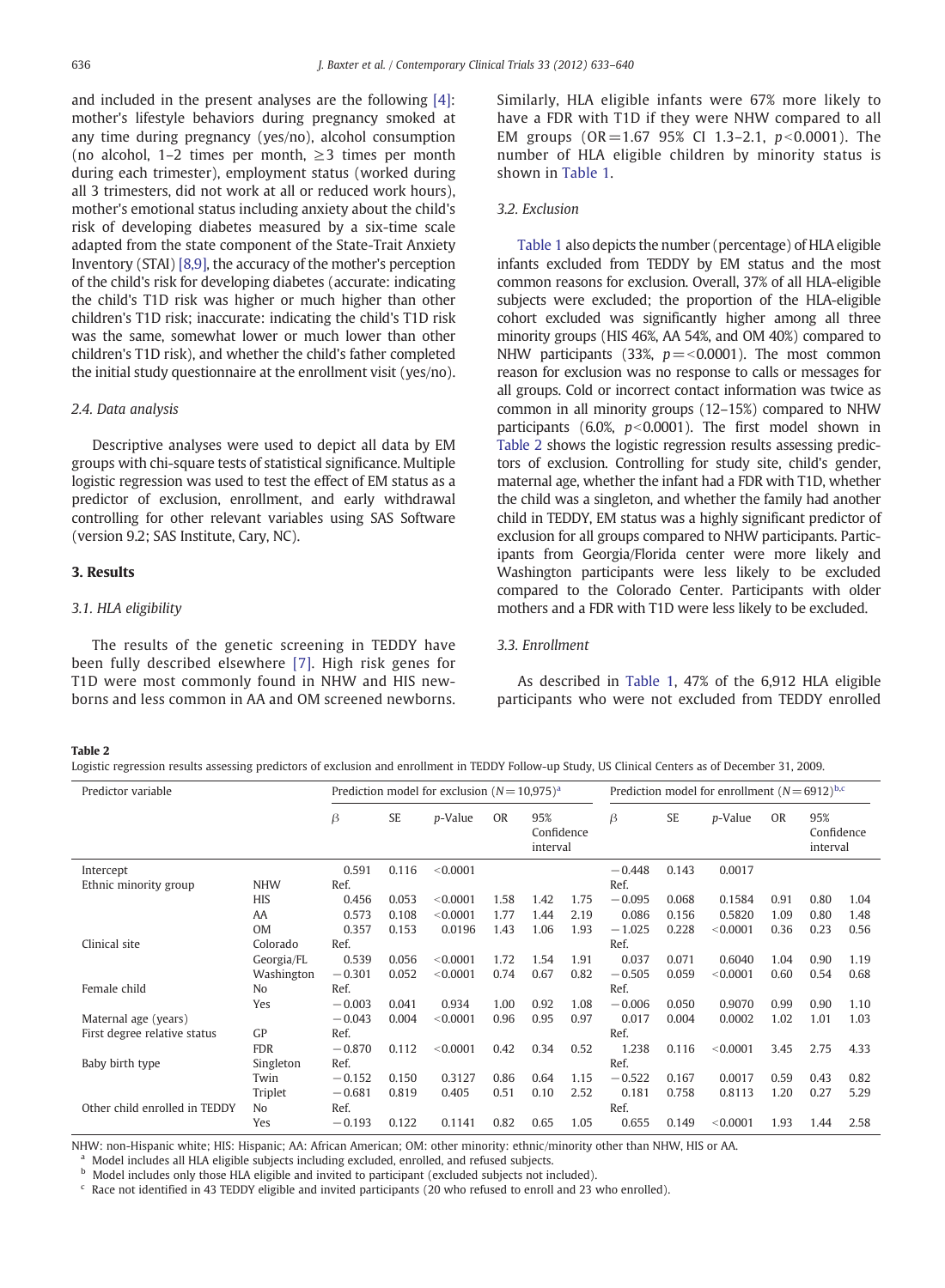in the follow-up observational phase of TEDDY. Overall, ethnic differences in enrollment rates were minor, with HIS and AA participants showing no significant differences from NHW subjects. Only OM participants had substantially lower enrollment rates than NHW. The primary reasons for not enrolling in TEDDY are also provided in [Table 1.](#page-2-0) For all groups, the two most common reasons subjects gave for not enrolling were the demands of the study protocol and family considerations. The AA and OM groups were more likely to provide no reason for refusing enrollment. The OM group was also more likely to list moving and wanting to wait and see as reasons for refusing.

Multiple-logistic regression analysis controlling for clinical site, child's gender, maternal age, FDR status, child's singleton status, and whether the family had another child in TEDDY confirmed no EM status effect on enrollment for HIS and AA subjects [\(Table 2](#page-3-0)). Subjects classified as OM were significantly less likely to enroll ( $OR = 0.36$  95% CI 0.23–0.56). The Washington clinical center was less likely to enroll subjects compared to the other centers. Being a twin was associated with not enrolling. As expected, enrollment rates were higher among FDR than GP participants and among those families with another child already enrolled in TEDDY, regardless of EM status [\(Table 2\)](#page-3-0).

In examining mother's education level as a surrogate for SES in a 21% subsample of those screened it is clear that lower maternal education was associated with patterns of exclusion and enrollment. Forty-one percent (41%) of those excluded had less than 12 years of education, compared with 22% of those who were not excluded ( $p = < 0.0001$ ). Ethnic minorities with less education were more likely to be excluded than NHW with less education (58% vs. 42%,  $p=0.003$ ). A similar pattern is observed comparing those who refused/were excluded to those who enrolled, where a higher proportion of mother's who chose to enroll their child in TEDDY had 12 years or more of education compared to those that refused/excluded for both the NHW (84% vs. 77%,  $p=0.0002$ ) and HIS (55% vs. 41%,  $p=0.0032$ ). There was no significant difference noted for AA  $(p=0.71)$  or OM  $(p=0.95)$  (data not shown in table).

# 3.4. Early withdrawal

For the analysis testing minority status effects controlling for other known predictors of early withdrawal, the sample was restricted to only those participants who were at least 15 months of age and therefore, have been in the TEDDY study for 1 year. In this sample, the early withdrawal rate was very low in the FDR cohort (9%); therefore, the analysis was restricted to GP age-eligible subjects. A prior analysis of predictors of early withdrawal in the full TEDDY cohort was used to identify the predictor variables to be controlled for [\[4\]](#page-7-0) in this analysis of the additional independent contribution of EM status. The analysis was further restricted to those participants who had no missing data on all variables in the multivariate analysis  $(N=1,909; 435$  early withdrawals and 1,474 active TEDDY GP participants). In this sample, the overall early withdrawal rate was 20.5%, with withdrawal rates higher in EM participants compared to NHW (NHW: 16.7%, HIS: 32.6%, AA: 32.7%, OM: 29.4%). The primary reasons for study withdrawal were protocol reasons (i.e., blood draw, frequency of visits, and stool sample collection), being too busy and passive withdrawal (i.e., stopped visits without talking to staff and/or no response to attempts to schedule). Withdrawal due to protocol reasons was only significantly different for HIS vs. NHW ( $p=0.0213$ ).

Table 3 provides the results of the multiple-logistic regression of the effects of EM status on early withdrawal controlling for other known predictors of early withdrawal. Hispanic ethnicity remains a significant predictor of early withdrawal with a 70% (OR = 1.71 95% CI 1.28-2.30,  $p = 0.0004$ ) greater withdrawal compared to NHW. The remaining variables in the model replicate previously reported associations with early study withdrawal [\[4\].](#page-7-0) Younger mothers, those who

# Table 3

Logistic regression results testing ethnic minority status as a predictor of study withdrawal in the first year of TEDDY controlling for other known predictors, US Clinical Centers—December 2009.

| Predictor variable                            |                   | β        | <b>SE</b> | p-Value  | <b>OR</b> | 95% Confidence<br>interval |      |
|-----------------------------------------------|-------------------|----------|-----------|----------|-----------|----------------------------|------|
| Intercept                                     |                   | 1.25     | 0.526     | 0.0174   |           |                            |      |
| Ethnic minority group                         | <b>NHW</b>        | Ref.     |           |          |           |                            |      |
|                                               | <b>HIS</b>        | 0.539    | 0.151     | 0.0004   | 1.71      | 1.28                       | 2.30 |
|                                               | AA                | 0.401    | 0.335     | 0.2308   | 1.49      | 0.77                       | 2.88 |
|                                               | <b>OM</b>         | 0.152    | 0.695     | 0.8274   | 1.16      | 0.30                       | 4.55 |
| Female child                                  | N <sub>0</sub>    | Ref.     |           |          |           |                            |      |
|                                               | Yes               | 0.268    | 0.126     | 0.0336   | 1.31      | 1.02                       | 1.67 |
| Maternal age (years)                          |                   | $-0.067$ | 0.012     | < 0.0001 | 0.94      | 0.91                       | 0.96 |
| Smoked during pregnancy                       | N <sub>0</sub>    | Ref.     |           |          |           |                            |      |
|                                               | Yes               | 0.845    | 0.175     | < 0.0001 | 2.33      | 1.65                       | 3.28 |
| Alcohol consumption in last trimester         | None              | Ref.     |           |          |           |                            |      |
|                                               | $1-2$ times/month | $-0.377$ | 0.199     | 0.0582   | 0.68      | 0.46                       | 1.01 |
|                                               | $>$ 2 times/month | $-0.274$ | 0.371     | 0.4593   | 0.76      | 0.37                       | 1.57 |
| Worked all trimesters                         | N <sub>o</sub>    | Ref.     |           |          |           |                            |      |
|                                               | Yes               | $-0.192$ | 0.128     | 0.1333   | 0.83      | 0.64                       | 1.06 |
| Dad participation                             | N <sub>0</sub>    | Ref.     |           |          |           |                            |      |
|                                               | Yes               | $-0.501$ | 0.177     | 0.0047   | 0.61      | 0.43                       | 0.86 |
| Risk perception                               | Underestimate     | Ref.     |           |          |           |                            |      |
|                                               | Accurate          | $-1.956$ | 0.520     | 0.0002   | 0.14      | 0.05                       | 0.39 |
| State Anxiety Inventory score                 |                   | $-0.009$ | 0.008     | 0.2690   | 0.99      | 0.98                       | 1.01 |
| State Anxiety Inventory score*risk perception |                   | 0.037    | 0.012     | 0.0018   | 1.04      | 1.01                       | 1.06 |

NHW: non-Hispanic white; HIS: Hispanic; AA: African American; OM Other Minority: ethnic/minority other than NHW, HIS or AA.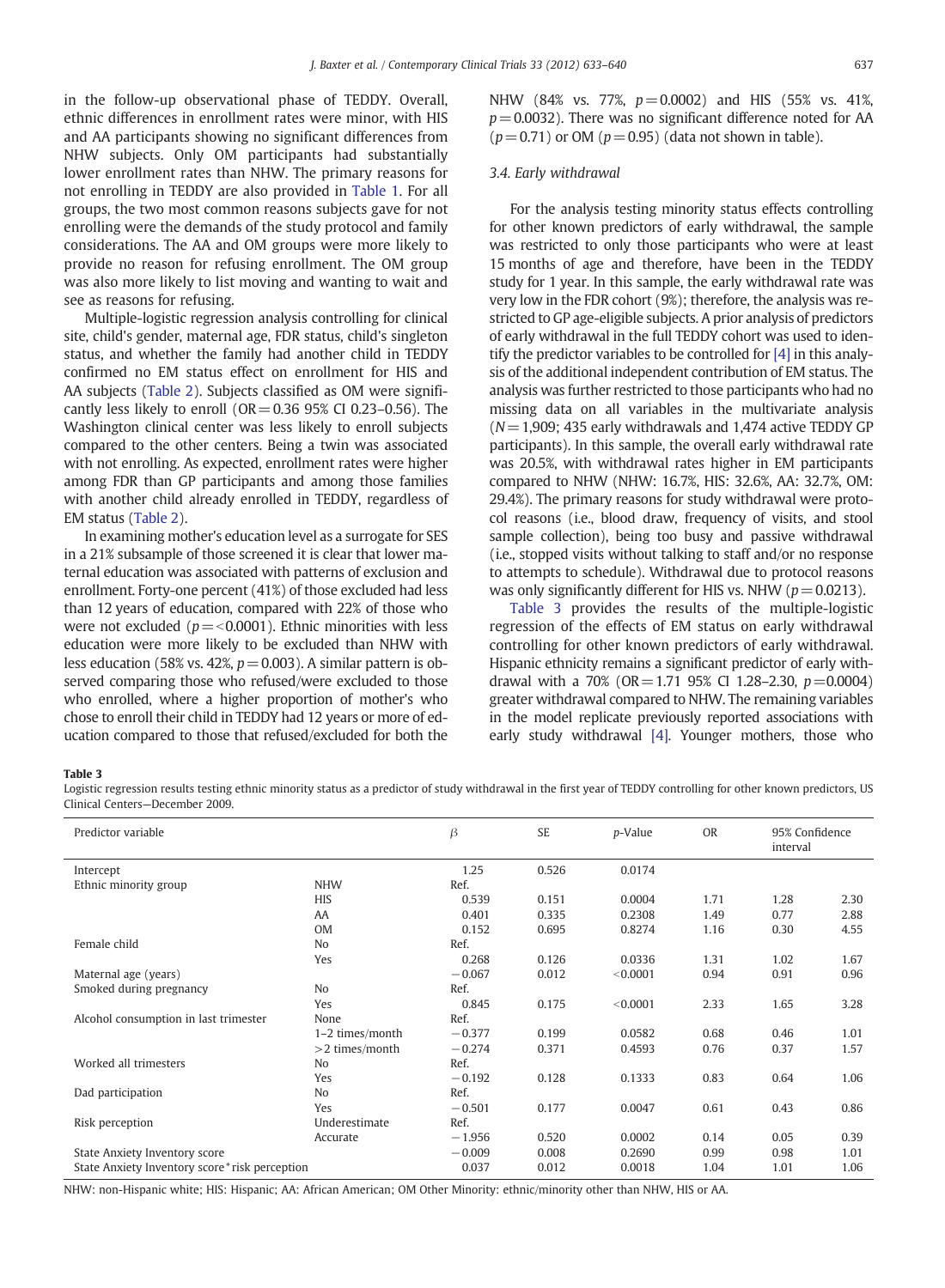smoked and/or never drank alcohol during pregnancy were more likely to leave the TEDDY Study in the first year; the prior association noted in the full cohort between reducing work hours or not working at all during pregnancy was not significant but was in the expected direction where mothers who worked throughout pregnancy were more likely to stay in TEDDY. Families with a female TEDDY child and/or no father participation were also more likely to leave TEDDY. Mothers who underestimated their child's risk for T1D were more likely to withdraw ( $p=0.0002$ ); among mothers with accurate risk perceptions, those with very high anxiety over their child's risk were more likely to stop participating in TEDDY ( $p=0.0018$ ).

# 4. Discussion

These findings confirm and extend earlier analyses of the TEDDY cohort by examining similarities and differences in rates and predictors of exclusion, enrollment and retention across minority groups restricted to the US population. The proportion of HLA subjects excluded because of no response to calls, incorrect contact information and unable to schedule enrollment visit by 4.5 months was more common in the US compared to the European clinical centers. This report extends our understanding of this pattern in the US sites by demonstrating that minority groups are more likely to be excluded. Further, minority families who participated in screening were more likely than NHW families to have incorrect contact information, thereby increasing the likelihood of being excluded because of no opportunity to be invited to participate. The exclusion rates observed for Georgia/Florida clinical center reflect the experience in the field of a more mobile and hard to reach population.

With regard to enrollment, as observed by Lernmark et al. [\[3\]](#page-7-0) factors associated with lower enrollment included being from the GP cohort, younger maternal age, and multiple birth. Furthermore, there was no difference in the enrollment between HIS, AA and NHW families; however, OM families, made up of Native American/Alaskan Native/Asian HLA eligible persons, were less likely to enroll. It should be noted that the number of screened subjects from these groups was small and generally the risk of T1D is lower. Enrollment was lower in the Washington center. A possible reason for this may be due to screening across a wide geographic area which may lead to a much higher proportion of subjects living further away from the center compared to other sites, reducing their overall response rate.

Though our data are limited, we were able to examine in a subsample, possible socioeconomic patterns as marked by mother's education that are worth noting. Those with less education are more likely to be excluded and less likely to enroll than those with more education, a pattern which was particularly pronounced for Hispanic participants. This suggests that methods addressing socioeconomic barriers to study participation should be considered and incorporated at study initiation. Examples include better developed communications (brochures, posters, and informed consents) that incorporate health literacy, not just grade level assessments and purposeful attempts to provide resources that address access barriers such as transportation, child care, and time away from work.

Other studies reporting recruitment challenges and successes in minority populations have noted that study protocols need to use culturally competent approaches, build relationship and trust between study staff and participants, and consider appropriate incentives [\[10,11\].](#page-7-0) The TEDDY Study provided examples of how these strategies may well have minimized differential recruitment at least for HIS and AA subjects by being more conscious of population diversity. In particular, the Colorado center made the decision to screen and recruit Spanish only speaking HIS subjects. This required Spanishspeaking staff and Spanish translated forms for the screening phase and a commitment to continue with a bilingual program for the entire 15-year follow-up.

The higher exclusion rate among our minority families due to contact information going "cold" in the 10 weeks following the child's birth reflects the higher mobility in certain segments of the population. This provides a clear indication of the need to solicit multiple types of contact information from participants at the time of initial contact with a 2-stage process such as TEDDY employed. Although the TEDDY Study screening protocol called for a 3-stage approach to contact information that included multiple phone numbers, participant's address and the name of someone living outside of the participant's home who would know how to contact them, we still found locating subjects difficult.

The logistic regression results assessing likelihood of early withdrawal for the US GP cohort with the addition of minority group status as a variable found similar results as previously published. Smoking, no alcohol consumption, and reducing work hours or not working during pregnancy all remained significant predictors of early withdrawal. Father's participation and accurate risk perception remained significant predictors of retention. However, among a subset of mothers with accurate risk perception whose anxiety scores were high, early withdrawal was more likely.

Younger mothers were more likely to withdraw and this was more evident in all minority groups compared to NHW participants. This is consistent with other reported studies [\[12](#page-7-0)–14], though explanations are speculative. Higher enrollment exclusions for reasons of incorrect contact information, the high rate of passive withdrawal and a greater numbers of HIS withdrawing because they are unavailable or have moved provide substantial evidence of frequent moving and possible instability early in the child's life. Younger mothers who are more likely to be from any of the minority groups represented in TEDDY may have fewer resources available to them and have less motivation for sustained participation if circumstances become challenging.

Of particular note among those who withdrew, NHW mothers had a higher proportion with high anxiety scores and were more likely to report demands of the protocol and being too busy as reasons for withdrawing. Hispanic mothers were less likely to work during pregnancy and were more likely to report being too busy, being unavailable or moving and protocol demands as withdrawal reasons. African Americans were less likely to have the father's involvement in the enrollment visit and note being too busy, protocol demands, and family issues as withdrawal reasons.

Our goal in replicating these analyses was to assess minority group status as a predictor of early withdrawal adjusting for other known predictors. Hispanic participants are significantly more likely to withdraw compared to NHW. Similarly, the point estimate for AA and Native American–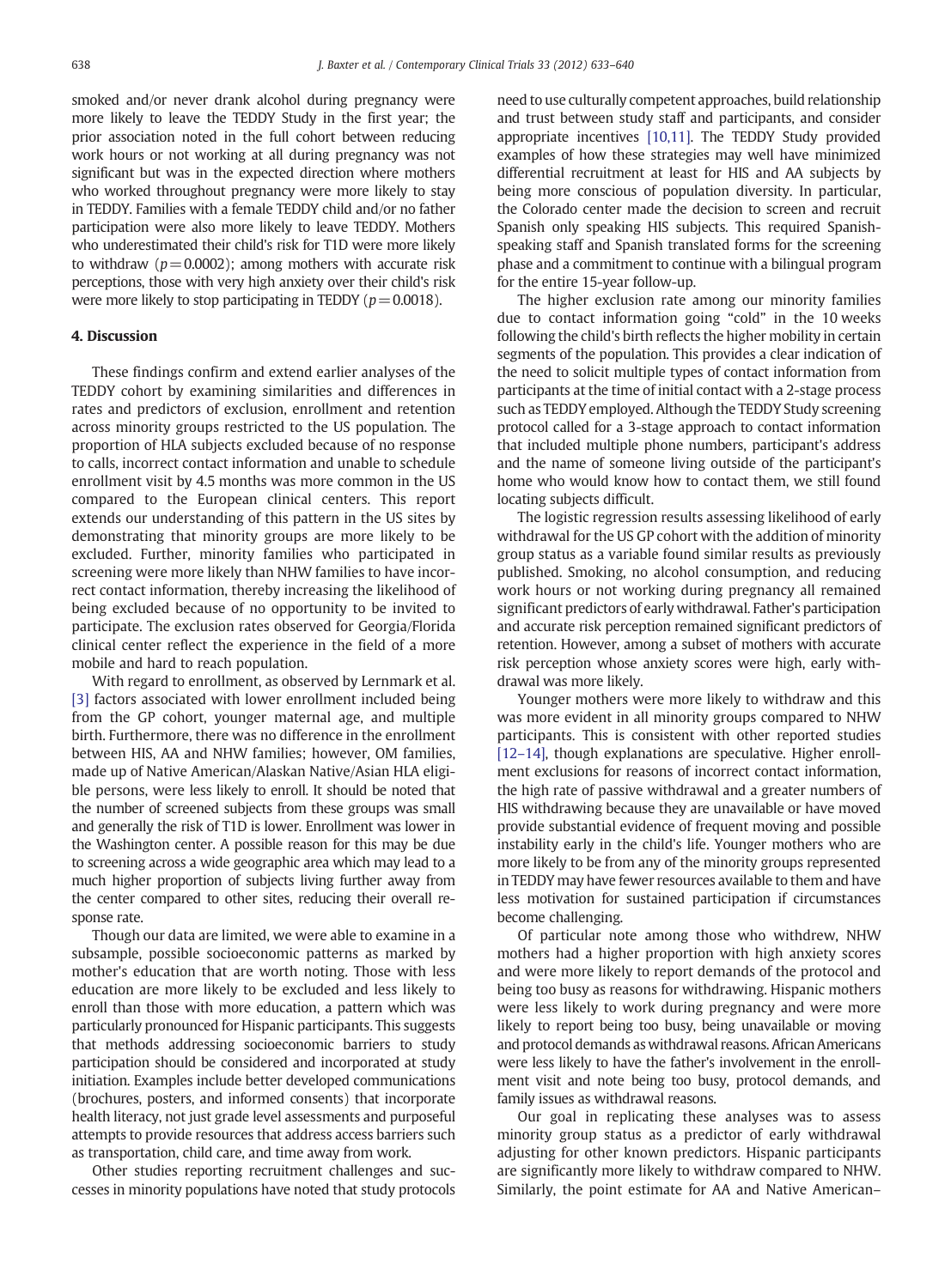Alaskan Native/Asian also indicated increased odds of early withdrawal in the fully adjusted prediction model; although not significant these estimates are likely reflecting true differences among minority groups and/or the smaller sample size for these segments of the cohort. As previously noted, the Colorado Center of TEDDY is the clinical home of a majority of the HIS participants and the only site that enrolled Spanishonly speaking participants. It has been observed in local analyses (data not shown) that there is greater withdrawal among the Spanish-only speaking portion of the cohort, with the observation that many have returned to their country of origin or have left no forwarding address.

The TEDDY Study has developed both study-wide and local retention efforts, which include the following: (1) development of a long-distance protocol (i.e., allowing subjects who move away from the clinical centers to remain involved); (2) study events that encourage connection outside of the demanding clinic visits; and, (3) development of local systems to monitor a family's progress in the study. This monitoring effort includes the development of a highrisk of early drop-out score based on the study-wide early withdrawal analyses previously published [\[4\]](#page-7-0). Participants with high scores received targeted and tailored interventions to support their continued participation. In the US, these interventions were implemented equally across EM groups in subjects enrolled in 2010. We will be assessing the impact of this risk score and earlier intervention for reducing attrition in all segments of the study population.

These findings related to exclusion and enrollment among minority groups screened for the TEDDY Study indicate that challenges to minority research participation rest both with factors associated with the research process and with characteristics of the population. Less stable living arrangements and language barriers may be more common in minority groups, making communication difficult. However, if contacted and given similar opportunity to participate, the TEDDY experience demonstrates that minority participants are equally likely to enroll. The ongoing participation in a longitudinal study may also be affected by similar reasons.

Further, investment in the design of protocols, communication materials, and most importantly research staff that builds an understanding of study objectives and fosters a good initial relationship supports successful recruitment and retention efforts. Generalizability of findings to subpopulations depends upon minimizing attrition across all groups and a detailed understanding of factors associated with drop-out to tailor retention strategies that meet the needs based on specific characteristics of diverse groups. Accurately presenting a protocol to potential subjects and providing a positive atmosphere that invites questions for a well informed decision are critical to the research process. To do this without overwhelming the participant or using technical language is challenging. Connection and communication with subjects at the outset are critical for recruitment for all potential participants. Further specific approaches which address the demands and flexibility of the study protocol once enrolled may increase retention in general and minority retention, specifically, if these approaches are tailored to the issues affecting particular groups. The TEDDY Study experience to date suggests that such tailored enrollment and retention efforts can be effective.

The TEDDY Study provides a unique opportunity to examine issues of minority recruitment and retention in a pediatric cohort. Given the focus on the issues of health equity, as well as the inclusion requirements in nationally funded research studies, it is important to gain as much understanding of the factors that affect minority representation in research. The earlier analyses and those presented here provide possible insight into the avenues for encouraging enrollment and interventions that may reduce attrition over the life of the study.

# Acknowledgments

The TEDDY Study Group (see Appendix A).

Funded by DK 63829, 63861, 63821, 63865, 63863, 63836, 63790 and UC4DK095300 and Contract No. HHSN267200700014C from the National Institute of Diabetes and Digestive and Kidney Diseases (NIDDK), National Institute of Allergy and Infectious Diseases (NIAID), National Institute of Child Health and Human Development (NICHD), National Institute of Environmental Health Sciences (NIEHS), Juvenile Diabetes Research Foundation (JDRF), and Centers for Disease Control and Prevention (CDC).

## Appendix A

# The Teddy Study Group

Colorado Clinical Center: Marian Rewers, M.D., Ph.D.,  $PI^{1,4,6,10,11}$ , Katherine Barriga<sup>12</sup>, Kimberly Bautista<sup>12</sup>, Judith Baxter<sup>9,12,15</sup>, George Eisenbarth, M.D., Ph.D., Nicole Frank<sup>2</sup>, Patricia Gesualdo<sup>2,6,12,14,15</sup>, Michelle Hoffman<sup>12,13,14</sup>, Lisa Ide, Rachel Karban<sup>12</sup>, Edwin Liu, M.D.<sup>13</sup>, Jill Norris, Ph.D.<sup>2,12</sup>, Kathleen Waugh7,12,15 Adela Samper-Imaz, Andrea Steck, M.D., University of Colorado, Anschutz Medical Campus, Barbara Davis Center for Childhood Diabetes.

Georgia/Florida Clinical Center: Jin-Xiong She, Ph.D.,  $PI^{1,3,4,11}$ , Desmond Schatz, M.D.\*4,5,7,8, Diane Hopkins<sup>12</sup>, Leigh Steed<sup>6,12,13,14,15</sup>, Jamie Thomas<sup>\*12</sup>, Katherine Silvis<sup>2</sup>, Michael Haller, M.D.\*14, Meena Shankar\*2 , Kim English, Richard McIndoe, Ph.D., Haitao Liu, M.D.†, John Nechtman†, Joshua Williams, Gabriela Foghis, Stephen W. Anderson, M.D.^ Georgia Health Sciences University, \*University of Florida, †Jinfiniti Biosciences LLC, Augusta, GA, ^ Pediatric Endocrine Associates, Atlanta, GA.

Germany Clinical Center: Anette G. Ziegler, M.D., PI<sup>1,3,4,11</sup>. Alexandra Achenbach Ph.D.<sup>\*12</sup>, Heike Boerschmann<sup>14</sup>, Ezio Bonifacio, Ph.D.\*<sup>5</sup> , Melanie Bunk, Johannes Försch, Lydia Henneberger<sup>2,12</sup>, Michael Hummel, M.D.<sup>13</sup>, Sandra Hummel, Ph.D.<sup>2</sup>, Gesa Joslowski<sup>¥2</sup>, Mathilde Kersting Ph.D.<sup>¥2</sup>, Annette Knopff<sup>7</sup>, Nadja Kocher, Sibylle Koletzko, M.D.<sup>913</sup>, Stephanie Krause, Angelika Mann, Claudia Matzke, Astrid Mittermeier, Claudia Peplow<sup>\*12</sup>, Maren Pflüger<sup>6</sup>, Claudia Ramminger, Elisabeth Strauss, Sargol Rash-Sur, Roswith Roth, Ph.D.<sup>9</sup>, Julia Schenkel, Joanna Stock, Katja Voit, Christiane Winkler Ph.D.<sup>2,12,15</sup>, Anja Wosch, Marina Zwilling, Diabetes Research Institute, \*Center for Regenerative Therapies, TU Dresden, ¶ Dr. von Hauner Children´s Hospital, Department of Gastroenterology, Ludwig Maximillians University Munich, <sup>¥</sup>Research Institute for Child Nutrition, Dortmund.

Finland Clinical Center: Olli G. Simell, M.D., Ph.D., PI<sup>¥^1,4,11,13</sup>, Kirsti Nanto-Salonen, M.D., Ph.D.<sup>¥^12</sup>, Jorma Ilonen, M.D., Ph.D. $493$ , Mikael Knip, M.D., Ph.D. $* \pm$ , Riitta